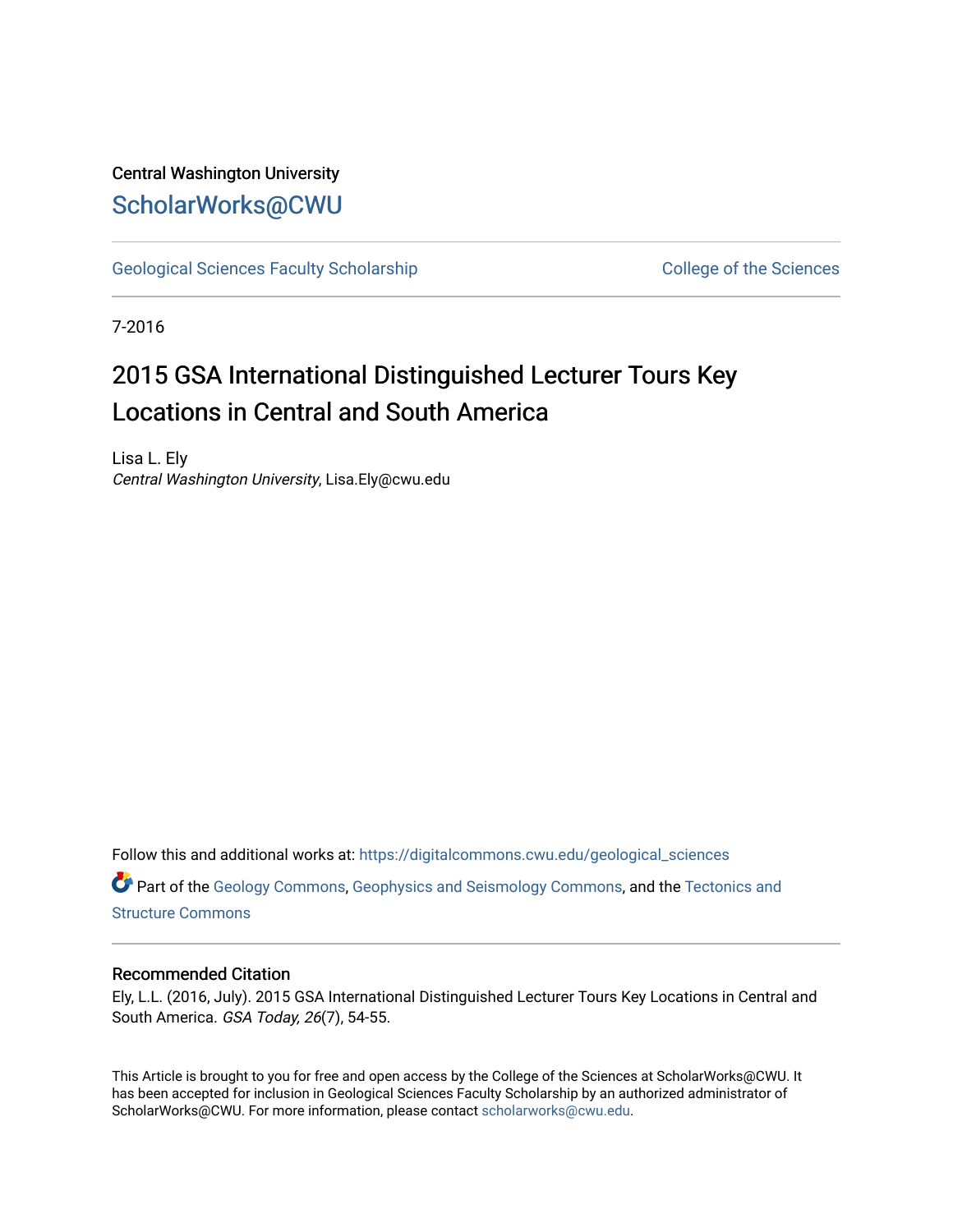# 2015 GSA International Distinguished Lecturer Tours Key Locations in Central and South America

### *Lisa L. Ely, Central Washington University*

As the International Lecturer from North America, I visited 11 destinations in Ecuador, Peru, Chile, Costa Rica, Mexico, and Puerto Rico. The tour was designed to include locations where the topic of my presentation, "Following in the Footsteps of Darwin: Combining Geological and Historical Evidence to Assess Earthquakes and Tsunami Hazards," would have direct relevance.



Lisa Ely presents her GSA International Lecture at the Universidad Católica del Perú.



Charles Darwin joined the 1831–1836 expedition on The *H.M.S. Beagle* as "a young man of promising ability, extremely fond of geology, and indeed all branches of natural history" (FitzRoy, 1839, p. 18). Darwin and the ship's captain, Robert FitzRoy, documented coseismic land-level changes and tsunami inundation following the great Chilean earthquake of 1835 (Darwin, 1839; FitzRoy, 1839). My GSA lecture described the results of seven years of research with colleagues studying past earthquakes and tsunamis in Chile, in which we incorporated historical observations by Darwin, FitzRoy, and others into geological investigations of paleoseismic features such as tsunami deposits, microfossils, and uplifted shoreline platforms (Ely et al., 2014; Wesson et al., 2015).

The lecture tour was far from a one-way communication of research results. Many of the locations on my 2015 tour contend with potentially destructive earthquakes and volcanoes, as in Costa Rica and Chile, and institutions there are at the forefront of research into the geological processes inherent to tectonically active regions. In southern Chile, I had the opportunity to accompany researchers and students from the Universidad Austral to an Andean lake to acquire reflection-seismic profiles and extract cores of lacustrine turbidite sequences that could reflect shaking during large interplate earthquakes (Moernaut et al., 2014). At the Universidad Católica de Valparaíso, I spoke at the IV Congress of Physical Oceanography, Meteorology and Climate. The meeting included for the first time an all-day session devoted to Pacific Ocean tsunamis. This brought together researchers from a variety of fields and agencies throughout Chile to discuss the means to share their data across disciplinary and institutional boundaries.

As a professor at a regional university, I am particularly interested in the educational approaches of universities of various types and sizes. A recurring theme at many universities in Latin America is the expansion of the geology curriculum beyond the traditional emphasis on mining and natural resources to include environmental geology, natural hazards, and climate change. These new directions are largely grassroots efforts by faculty in response to regional needs and student opportunities, and they have generated a palpable influx of energy into the departments. At the Universidad Católica del Perú in Lima, the newly introduced undergraduate emphasis in geology within the major in geological engineering has attracted a crew of eager students.

The Centro de Investigación en Gestión de Riesgos y Cambio Climático at the Universidad de Ciencias y Artes de Chiapas, Mexico, was developed to investigate the management of geological hazards of direct relevance to the local region, including active volcanoes, seismicity, and flooding. Faculty members, students, and I toured field sites of student projects in fluvial and coastal processes complete with a fat alligator resting at the base of an otherwise promising stratigraphic section of flood deposits.

At every destination on this tour, I was impressed with the preparation and enthusiasm of the students. Two universities